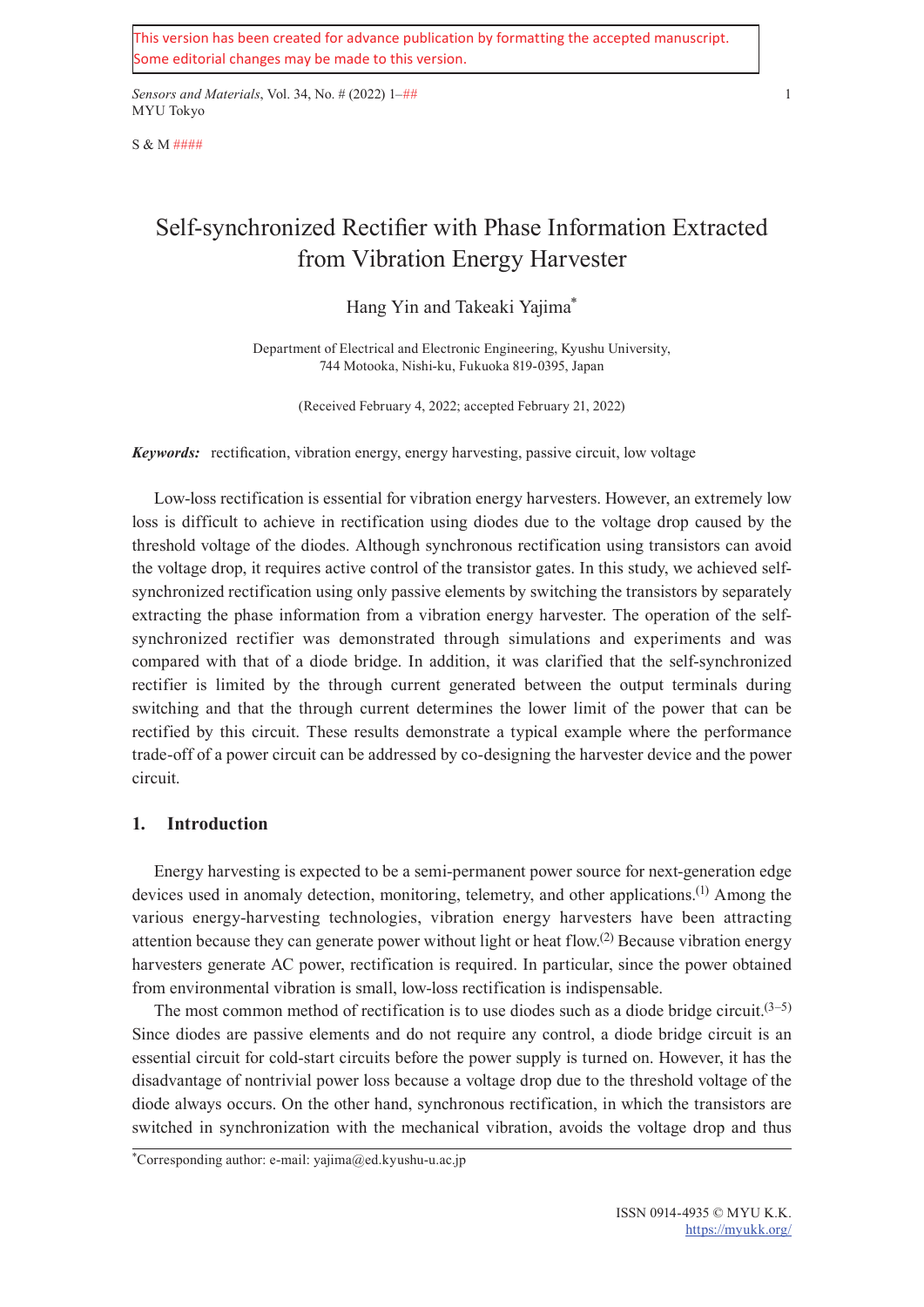enables rectification with low power loss.<sup> $(6-12)$ </sup> However, it usually requires active control to switch the transistors. To accurately switch the transistors on and off, it is necessary to detect the timing when the sign of the generated current reverses, and a zero-current detection circuit is often utilized.(6) In the zero-current detection circuit, a resistive element is inserted in the current path, and the voltages at both ends are compared to evaluate the current. However, both the resistive element and the comparator circuit consume extra power. In particular, if we try to generate a high voltage near the zero current to improve sensitivity, a large voltage loss occurs near the current peak. Furthermore, since the current amplitude obtained from the environment varies by orders of magnitude with time, high sensitivity in small-power generation will inevitably result in large Joule losses when the amount of power generation is large. This tradeoff can be partially eliminated by using a high-speed, high-accuracy comparator. In that case, however, the power consumption of the comparator will increase and cancel the small power obtained from the environmental vibration. Therefore, for low-loss synchronous rectification, the essential issue is how to detect the exact timing of current sign reversal with low power consumption.

Several solutions for synchronous rectification have been proposed in fields different from energy harvesting. For example, in DC–DC converters, the phase information can be extracted directly from the magnetic flux by adding an extra winding to the inductor and used for synchronous rectification.<sup> $(7,8)$ </sup> In wireless power transfer, a synchronous rectifier circuit has been constructed by detecting the peak of the capacitive voltage or by using the voltage in a resonant filter.<sup> $(9,10)$ </sup> Adaptive control was also proposed to be suitable for wireless power transfer because it can avoid the difficulties inherent to high frequencies.<sup> $(11,12)$ </sup> However, these methods cannot simply be applied to vibration energy harvesters because of the significant limitations in terms of power consumption, size, and power fluctuation. Although the cross-coupling topology of metal-oxide-semiconductor field-effect transistor (MOSFET) bridges can partially mitigate this problem,<sup>(13,14)</sup> it suffers from severe backward current when the input voltage becomes low.

In this study, we solved this problem by directly extracting the phase of the vibration from a vibration energy harvester as shown in Fig. 1. A mechanically integrated but electrically isolated



Fig. 1. (Color online) Schematic illustration of a self-synchronized rectifier that performs rectification by extracting the phase information from the vibration energy harvester. In this way, low-loss rectification is possible using only passive elements.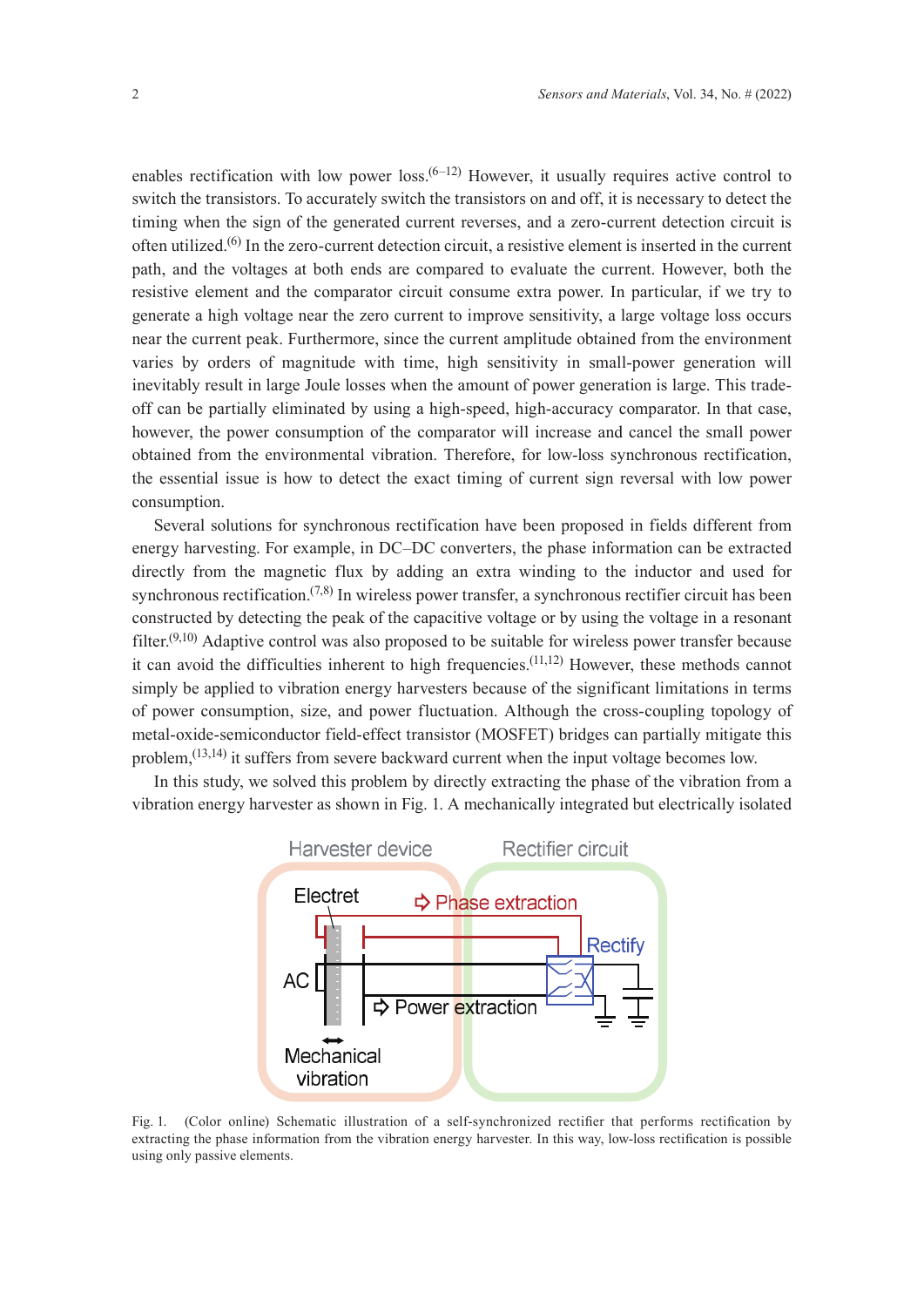phase signal extraction part is provided in the harvester device, and the generated power can be rectified on the basis of the extracted phase signal. The self-synchronized rectifier was demonstrated by simulation as well as by experiments using a prototype chip. It was also shown that a through-current path is generated in the self-synchronized rectifier during switching, which determines the lower limit of the power that can be rectified. The low-loss rectification using only passive elements by co-designing the harvester device and the power circuit is expected to be a useful technology for next-generation edge devices.

#### **2. Model**

In this study, we focused on electrets or piezoelectric vibration energy harvesters. Both of them have higher impedance than other types of energy harvesters and can be approximated by a parallel circuit of the current source and the capacitor in a practical voltage range. As mentioned earlier, the self-synchronized rectifier is realized by adding a phase extraction part to the vibration energy harvester. This can be easily achieved by electrically separating the phase extraction part and the harvester device while keeping them mechanically in one piece. Let *r* be the area ratio of the phase extraction part to the power extraction part. As shown in Fig. 1, the current and capacitance of the phase extractor are both *r* times those in the power extraction part. The current from the phase extraction part is converted by the diode into a voltage signal that reverses in synchronization with the mechanical vibration. Therefore, if this voltage is used to drive the gate of the transistor in the rectifier circuit, the current output from the power extraction part can be rectified. If we define the efficiency as the ratio of the output power to the input power, the efficiency of the self-synchronized rectifier is ideally unity. As a comparison, the efficiency of a diode bridge circuit is  $V_{OUT}/(V_{OUT} + 2V_D)$ , where the voltage drop per diode is  $V_D$  and the output voltage is  $V_{OUT}$ .

## **3. Materials and Methods**

In this study, a self-synchronized rectifier circuit using the phase information from the harvester device was demonstrated by simulation and experiments. We also performed the simulation on a diode bridge for comparison to clarify the features of the self-synchronized rectifier. In a harvester device using an electret, the capacitance is relatively small (on the order of 100 pF) because the distance between the electrodes is large. On the other hand, in a piezoelectric vibration energy harvester, the capacitance is larger because of the small interelectrode distance and the large permittivity of the piezoelectric material. In this study, the capacitance of the generating element was set to 200 pF unless specified, and the operation of the circuit was verified by varying the current amplitude  $(I_0)$  from 1  $\mu$ A to 1 mA.

The self-synchronized rectifier has two sets of input terminals: one for power extraction and the other for phase extraction, as shown in Fig. 2(a). These terminals are connected to the power extraction and phase extraction parts of the harvester device, respectively. In the experiments, the harvester device was reproduced by two synchronized AC current sources (Keithley 6221) with appropriate parallel capacitances. Unless otherwise stated, the current ratio of the power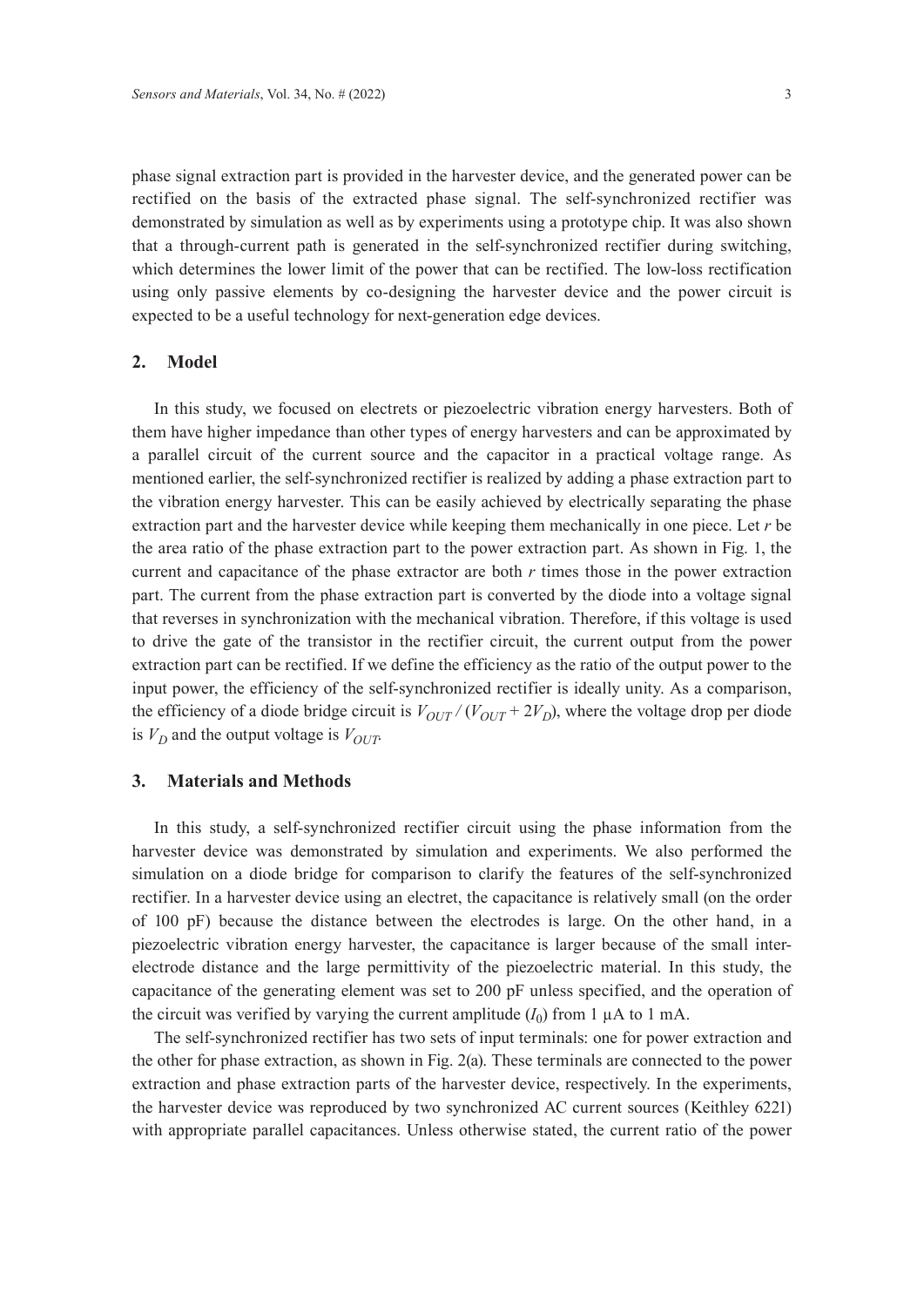



Fig. 2. (Color online) (a) Circuit diagram of the self-synchronized rectifier. The harvester device (orange shadow) is approximated by an AC current source and a capacitor, and the area ratio of the phase extraction part to the power extraction section is denoted as *r*. The phase signals  $V_G$  and  $\bar{V}_G$  generated by the phase extraction part are used to rectify the generated AC power. (b) Circuit diagram of the diode bridge circuit for comparison

extraction part to the phase extraction part was set to  $r = 0.1$ . Since the total parasitic capacitance of the Keithley 6221 current sources and wiring was approximately 20 pF, a 180 pF ceramic capacitor was added to achieve a total capacitance of 200 pF for the power extraction part. For the phase extraction part, only a parasitic capacitance of 20 pF was used. As a result, the capacitance ratio was also set to  $r = 0.1$ .

 Figure 2 shows the circuit diagrams of the self-synchronized rectifier circuit and the diode bridge circuit used in this study. In the self-synchronized rectifier circuit, the current input from the phase extractor is converted into voltage signals ( $V_G$  and  $\bar{V}_G$ ) by diodes made of highthreshold p-MOSFETs. These diodes have two roles: one is to convert a small amount of current into a large voltage signal, and the other is to clamp the voltage against the phase extraction current. Here, voltage clamping is necessary because the phase extraction part typically generates a current amplitude larger than sub-µA, and then, its 20 pF capacitance leads to an excessive open-circuit voltage larger than 50 V. The positive and negative switching of the voltages generated in these diodes roughly corresponds to the timing when the charging current becomes zero, and these voltages can be directly used to drive the gate of the rectifier circuit.

A p-MOSFET and n-MOSFET pair in parallel was used as the rectifier transistor so that no voltage drop occurs irrespective of the output voltage  $(V_{OUT})$ . Simulations and experiments were performed using the Taiwan Semiconductor Manufacturing Company (TSMC) 180 nm process. The diodes in the diode bridge circuit were low-threshold Schottky barrier diodes (SBDs) provided by TSMC to minimize the voltage drop. The voltage drop per diode  $(V_D)$  is about 0.2 V at 10 µA current and about 0.4 V at 1 mA. The efficiency of the rectifier circuit was calculated from the ratio of output power  $(P_{OUT})$  to input power  $(P_{IN})$ , averaged for one oscillation period when the capacitor on the output side was charged to 1 V.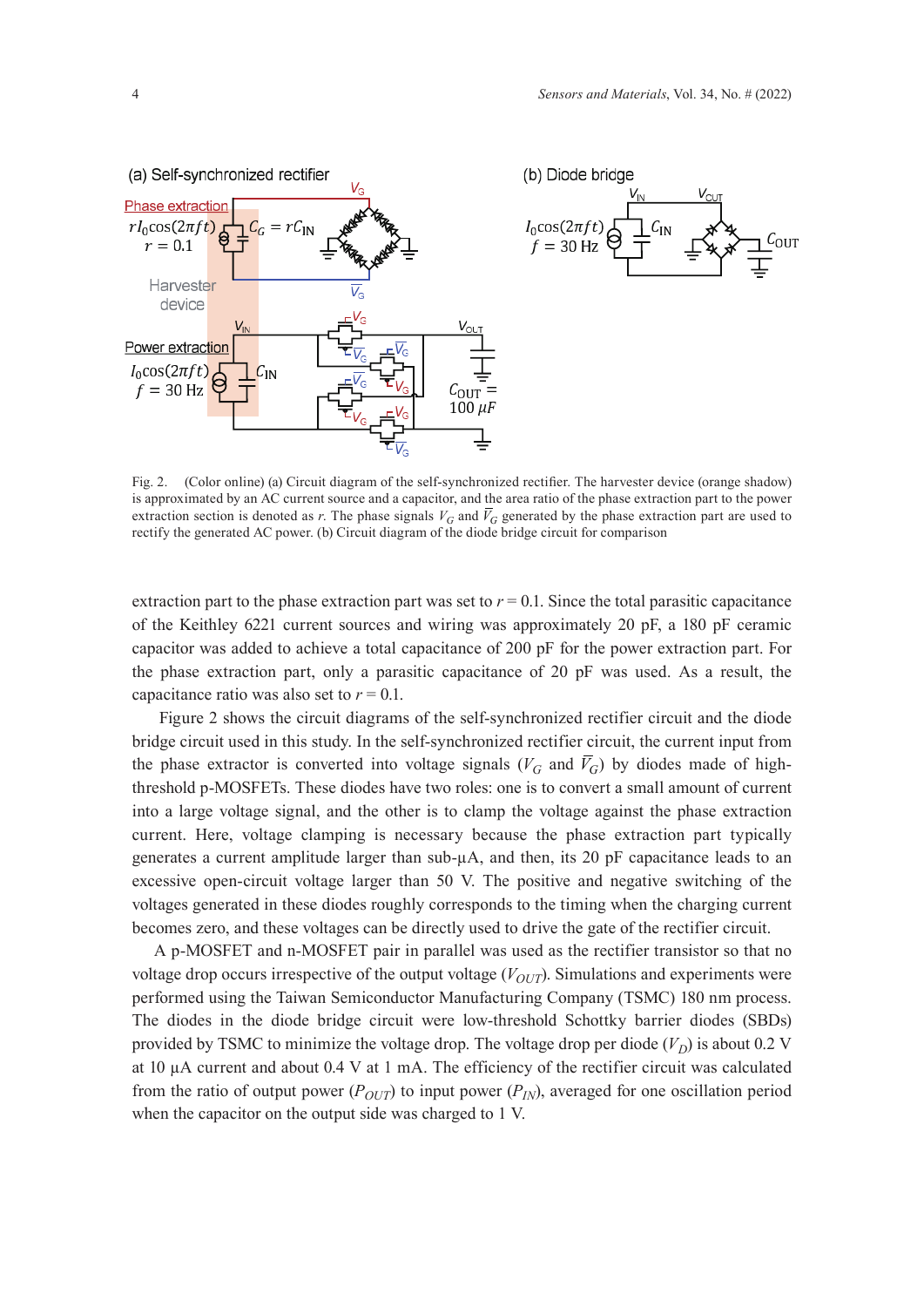### **4. Results**

Figure 3(a) shows the  $V_{OUT}$  waveform obtained from the simulation of the self-synchronized rectifier. It can be seen that the input current is rectified and the output capacitor is charged. The magnified waveforms of the input voltage  $(V_{IN})$ ,  $V_{OUT}$ , and  $V_G$  are shown in Fig. 3(b). The voltage drop between  $V_{IN}$  and  $V_{OUT}$  is small enough to suppress the power loss. This is in contrast to the case of the diode bridge circuit in Fig. 3(c), for which  $V_{OUT}$  drops by  $2V_D$  with respect to  $V_{IN}$ , indicating a large power loss in rectification.

Figure 4(a) shows an optical micrograph of the prototype chip of the self-synchronized rectifier, and Figs. 4(b) and 4(c) show the measured waveforms of  $V_{IN}$  and  $V_{OUP}$ . It can be seen that the voltage drop in the self-synchronized rectifier is also small in the measured data. Thus, the self-synchronized rectifier circuit enables low-loss rectification with a small voltage drop.



Fig. 3. (Color online) (a) Simulation of  $V_{OUT}$  for  $I_0 = 100 \mu A$  and  $C_{OUT} = 100 \mu F$  in the self-synchronized rectifier. (b) Magnified view of simulated  $V_{IN}$ ,  $V_{OUT}$ , and  $V_G$ , showing that the voltage drop is small. (c) Simulated  $V_{IN}$  and  $V_{OUT}$ of the diode bridge circuit, where the voltage drop is larger than that of the self-synchronized rectifier circuit in (b).



Fig. 4. (Color online) (a) Optical micrograph of the prototype chip of the self-synchronized rectifier circuit. The circuit itself is as small as 950  $\mu$ m<sup>2</sup>, and most of the other area is occupied by the buffer circuit and the electrode pads. (b) Measured  $V_{OUT}$  of the self-synchronized rectifier circuit. (c) Magnified view of measured  $V_{IN}$  and  $V_{OUT}$ both observed through buffer circuits using amplifiers so that the measurement does not affect the circuit operation.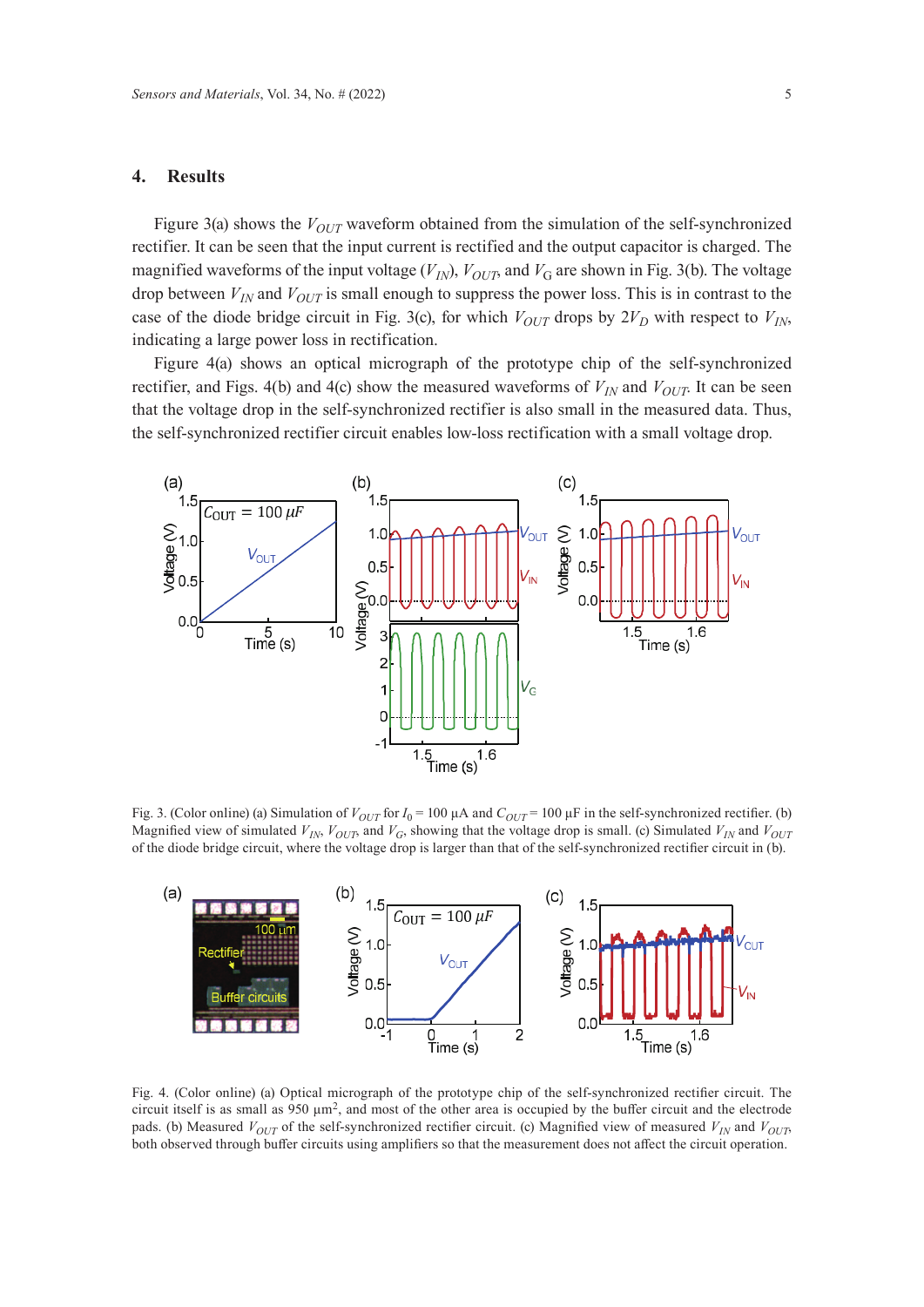Figure 5(a) summarizes the efficiency of the self-synchronized rectifier circuit and the diode bridge circuit obtained from the simulation and experiments plotted against the output power. It can be seen that the overall efficiency of the self-synchronized rectifier is higher than that of the diode bridge. The higher efficiency can be attributed to the reduced voltage drop in the selfsynchronized rectifier. On the other hand, the efficiency of the self-synchronized rectifier gradually decreases for larger  $P_{OUT}$  because  $V_{IN}$  is large enough to incur a voltage drop at the switch transistor. This problem can be solved by increasing the width of the switch transistor to achieve a higher ON current.

The efficiency of the self-synchronized rectifier circuit drops for smaller  $P_{OUT}$ , especially in the experiment, because of the through-current flow between the output terminals during switching as shown in Fig. 5(b) (orange and green lines). The through-current paths are shown in Fig. 5(c), and it can be seen that the complementary metal-oxide-semiconductor (CMOS) structure inherently exists inside the switching circuit, and through current flows every time *VG* and  $\bar{V}_G$  take an intermediate value. The effect of this through current can be clearly confirmed by experiments. Figure 5(d) shows the waveform of  $V_{OUT}$  at  $I_0 = 5 \mu A$  when the output capacitor  $(C_{OUT})$  was intentionally made as small as 89 nF. It can be seen that a through current flows at each switching and prevents  $V_{OUT}$  from increasing. This through current is the main factor reducing the efficiency of the self-synchronized rectifier circuit for small *P<sub>OUT</sub>*. Indeed, when the generated current in the harvester is below this value on average,  $V_{OUT}$  becomes saturated and the rectification stops. One of the characteristics of this through current is that its magnitude is extremely sensitive to the steepness and timing difference of  $V_G$  and  $\bar{V}_G$ . In fact, the



Fig. 5. (Color online) (a) Efficiency of the self-synchronized rectifier circuit and the diode bridge circuit with respect to  $P_{OUT}$ . Marks represent measured values ("exp") and curves represent the simulation results ("sim"). It can be seen that the self-synchronized rectifier is generally more efficient than the diode bridge circuit. (b) Two throughcurrent paths (orange and green) generated in the self-synchronized rectifier during switching. (c) CMOS structures of the two through-current paths. (d) Experimental *V*<sub>OUT</sub> waveform showing the effect of through current. *V<sub>G-BUFF</sub>* denotes the voltage converted from  $V_G$  through the inverting buffer circuit, where  $V_{G-BUFF}$  = 2.5 V corresponds to  $V_G$  $= 0 V.$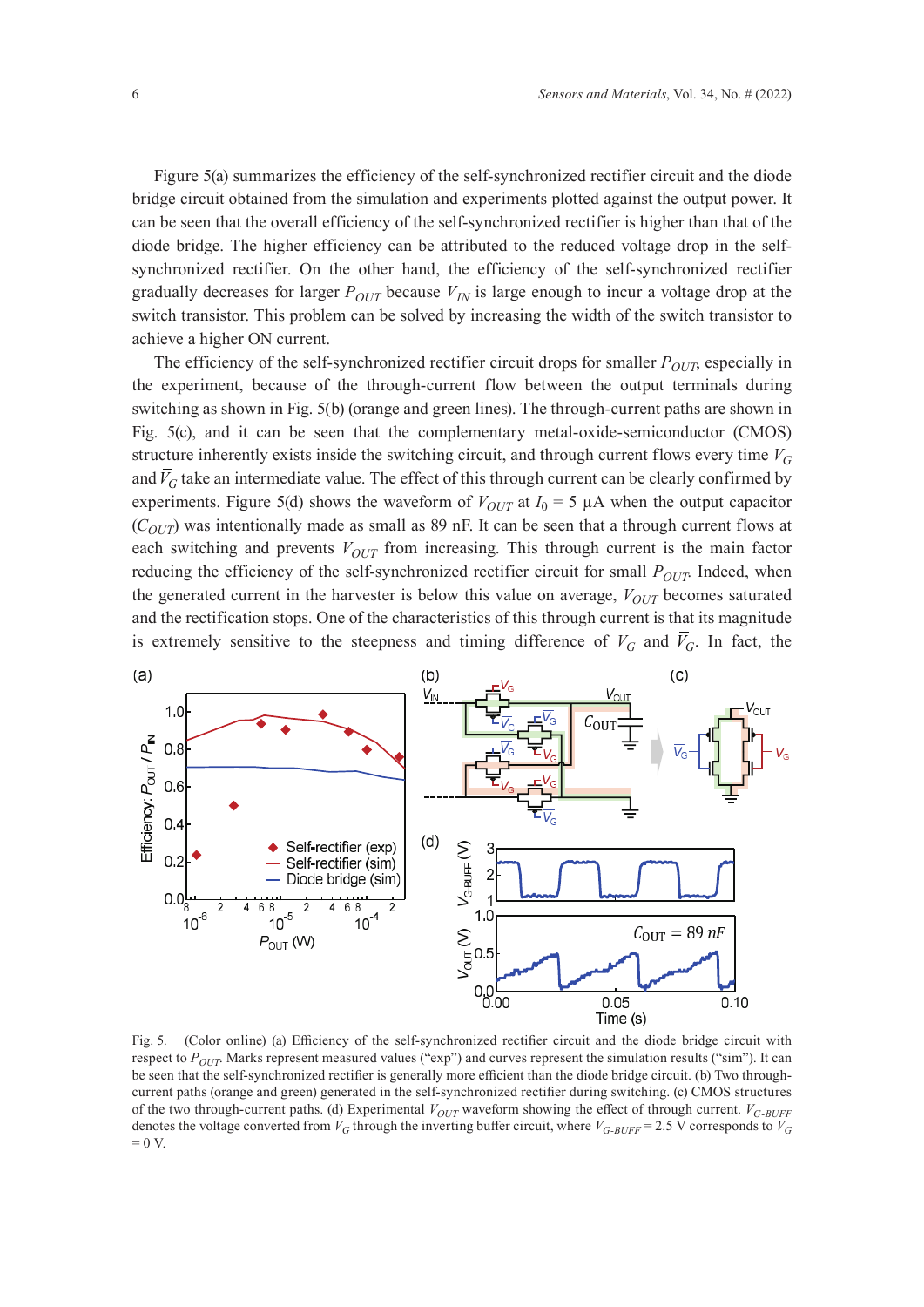experimental data in Fig. 5(d) shows that the magnitude of the through current is markedly different between the rise and fall of  $V_{G-RUFF}$ , whereas ideally it should be symmetrical. Furthermore, the effect of the through current was also different between the experiments and the simulation. The experiments showed a larger effect of the through current, and hence, a narrower operation window of  $P_{OUT}$ . From these analyses, the reduced efficiency at  $P_{OUT}$  is because the steepness of *VG* and *VG* is lost for smaller current amplitudes and the through current increased. This is a limitation of self-synchronized rectification using only passive elements, and if we want to rectify the power to low  $P_{OUT}$  with high efficiency, we need to shift the switching timing by active control to prevent the through current.

Figure 6(a) shows the frequency dependence of the efficiency of the self-synchronized rectifier and the diode bridge circuit. The measured values are in good agreement with the simulations, and it can be seen that the efficiency hardly decreases in the range of several Hz to several kHz, which is generally used in vibration energy harvesters.

Figure 6(b) shows the characteristics of the self-synchronized rectifier when the area ratio *r* is changed from 0.1 to 0.5. It can be seen that the efficiency is not largely affected by *r* as long as the same *r* value is used between the current and the capacitance. From the mechanical viewpoint, if  $r$  is increased, the volume of the harvester device will be increased by an extra volume of the phase extraction part. Therefore, it is preferable to make *r* smaller. On the other hand, if *r* is made too small, the parasitic capacitance in the wiring becomes non-negligible and the capacitance ratio deviates from the designed value of *r*.

Note that if the capacitance ratio between the power extractor and the phase extractor deviates from the designed value *r*, the accuracy of the extracted phase deteriorates and the efficiency decreases. Figure  $6(c)$  shows the simulation results when the current ratio is set to  $r =$ 0.1 and the capacitance of the phase extraction part  $(C_G)$  is varied with a fixed capacitance of the power extraction part ( $C_{IN}$  = 200 pF). The efficiency is maximum when  $C_G$  = 20 pF, where the capacitance ratio matches the current ratio  $r = 0.1$ . As shown in Fig. 6(c), this effect is critical when the generation current is small  $(1 \mu A)$  because charging the capacitance takes time and the resultant large phase shift lowers the efficiency.



Fig. 6. (Color online) (a) Effect of vibration frequency *f* on the efficiency of the self-synchronized rectifier. (b) Comparison of the efficiency of the self-synchronized rectifier at  $r = 0.1$  and 0.5. (c) Simulation results of the efficiency of the self-synchronized rectifier circuit. *r* and  $C_{IN}$  are fixed to 0.1 and 200 pF, respectively, and  $C_G$  is varied. When  $r = C_G / C_{IN}$ , the phase shift is eliminated and the efficiency is maximized.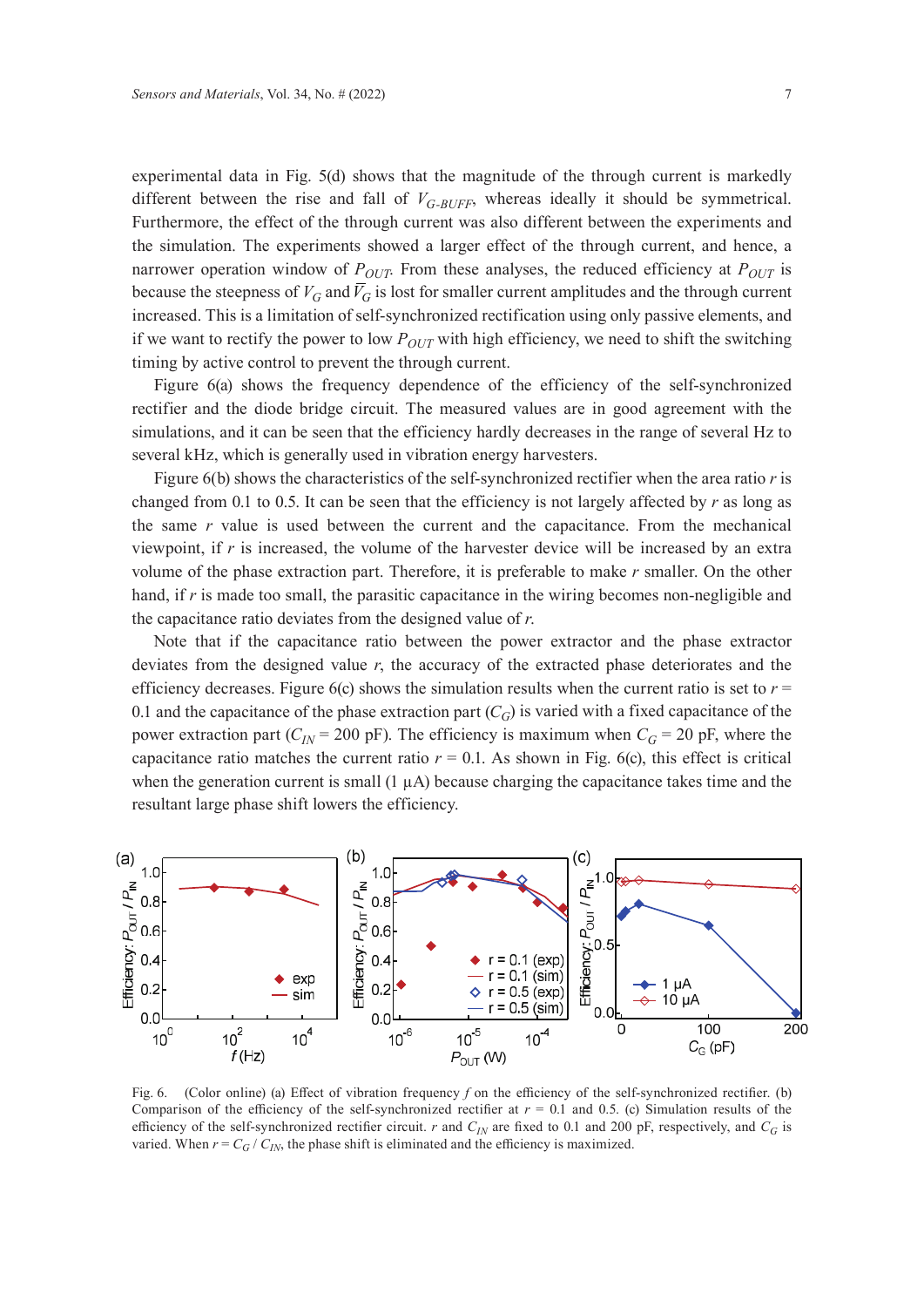

Fig. 7. (Color online) (a) Waveforms of the input current for the power extraction part, used in simulating the effect of waveform distortion. Here, using the distortion parameter *Adist*, we expressed the distorted current waveform as  $I_0$ [cos(2 $\pi f$ *t*) –  $A_{dist}$ cos(4 $\pi f$ *t*)], for example. The drawing corresponds to the data for  $I_0 = 10 \mu A$ . In the simulation, onetenth of this current is input to the phase extraction part. (b) Simulation results for the efficiency of the self-synchronized rectifier circuit when *Adist* is varied from 0 to 0.5.

Finally, we discuss the effect of waveform distortion from an ideal sinusoidal curve. In electret vibration energy harvesters, the current waveform from the harvester device is often distorted.<sup>(15,16)</sup> To evaluate the effect of this distortion on the efficiency of the self-synchronized rectifier, a simulation was performed by assuming the generated current is  $I_0$ [cos(2 $\pi f$ *t*) −  $A_{dist}$ cos(4 $\pi f$ t)] instead of  $I_0$ cos(2 $\pi f$ t) in Fig. 2(a). Here,  $A_{dist}$  is a parameter that represents the magnitude of distortion as shown in Fig. 7(a). We input one-tenth of this current to the phase extractor  $(r = 0.1)$  and obtained the efficiency of the self-synchronized rectifier circuit as shown in Fig. 7(b). It can be seen that the distortion parameter  $A_{dist}$  has no significant effect on the efficiency.

#### **5. Conclusion**

In this study, we have achieved low-loss self-synchronized rectification using only passive elements by separately extracting the phase information of the vibration energy harvester. This self-synchronized rectifier can achieve highly efficient rectification and can also be used in a cold start without a power supply. On the other hand, as a trade-off of the passive operation, there is a problem of through current during switching, which has a significant impact, especially at low generated power. Thus, the co-design of the harvester device and the power circuit makes it possible to simplify the design of the entire system and increase efficiency, but at the same time, it causes different trade-offs that should be taken into account. This study provides an essential example for the co-design of the device and the circuit as an important guideline for constructing energy-harvesting systems.

#### **Acknowledgments**

We would like to express our deepest gratitude to Dr. Izumi Hayashibara and Dr. Hiroshi Matsumoto of The University of Tokyo for their support in the circuit design. For fabrication, we